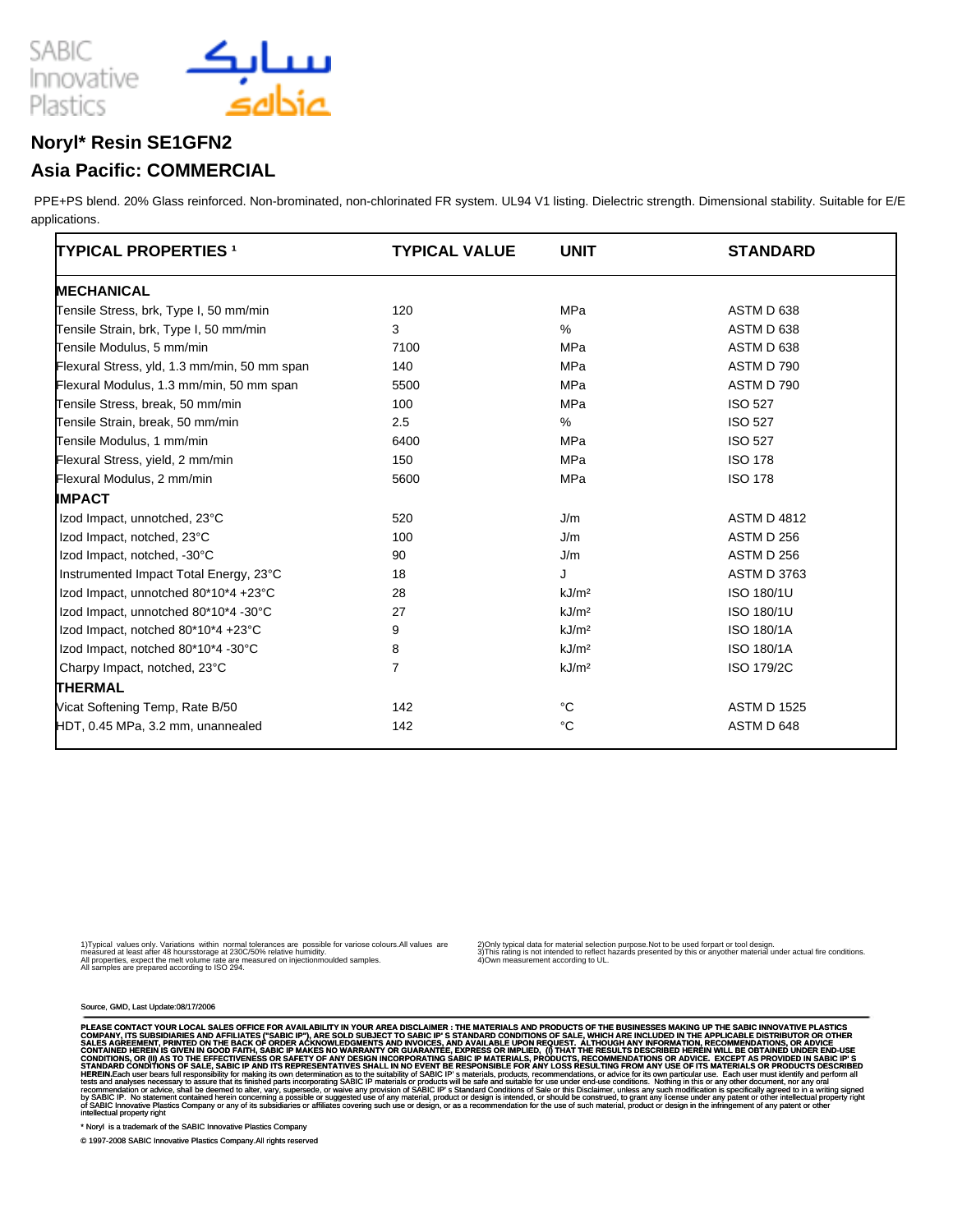



## **Noryl\* Resin SE1GFN2**

#### **Asia Pacific: COMMERCIAL**

| <b>TYPICAL PROPERTIES 1</b>                 | <b>TYPICAL VALUE</b> | <b>UNIT</b>          | <b>STANDARD</b>     |
|---------------------------------------------|----------------------|----------------------|---------------------|
| <b>THERMAL</b>                              |                      |                      |                     |
| HDT, 1.82 MPa, 3.2mm, unannealed            | 134                  | $^{\circ}$ C         | ASTM D 648          |
| CTE, -40°C to 40°C, flow                    | $2.5E-05$            | $1$ <sup>o</sup> $C$ | <b>ASTM E 831</b>   |
| CTE, -40°C to 40°C, xflow                   | 7.5E-05              | $1$ <sup>o</sup> C   | <b>ASTM E 831</b>   |
| CTE, -40°C to 40°C, flow                    | $3.E-05$             | $1$ /°C              | ISO 11359-2         |
| CTE, -40°C to 40°C, xflow                   | 7.5E-05              | $1$ /°C              | ISO 11359-2         |
| Vicat Softening Temp, Rate B/50             | 142                  | $^{\circ}$ C         | <b>ISO 306</b>      |
| Vicat Softening Temp, Rate B/120            | 144                  | °C                   | <b>ISO 306</b>      |
| HDT/Af, 1.8 MPa Flatw 80*10*4 sp=64mm       | 133                  | $^{\circ}C$          | ISO 75/Af           |
| <b>PHYSICAL</b>                             |                      |                      |                     |
| <b>Specific Gravity</b>                     | 1.23                 | $\blacksquare$       | ASTM D 792          |
| Mold Shrinkage, flow, 3.2 mm                | $0.4 - 0.5$          | $\%$                 | <b>SABIC Method</b> |
| Melt Flow Rate, 280°C/5.0 kgf               | 3.5                  | g/10 min             | <b>ASTM D 1238</b>  |
| Water Absorption, 23°C/24hrs                | 0.11                 | %                    | ISO 62-1            |
| Moisture Absorption, 50% RH, 24hrs          | 0.04                 | $\frac{9}{6}$        | ISO 62-4            |
| Melt Volume Rate, MVR at 280°C/5.0 kg       | 3                    | $cm3/10$ min         | ISO 1133            |
| <b>ELECTRICAL</b>                           |                      |                      |                     |
| <b>Volume Resistivity</b>                   | $2.04E+16$           | Ohm-cm               | ASTM D 257          |
| <b>Surface Resistivity</b>                  | $1.34E + 17$         | Ohm                  | <b>ASTM D 257</b>   |
| Dielectric Strength, in oil, 1.6 mm         | 26.2                 | kV/mm                | ASTM D 149          |
| Relative Permittivity, 1 MHz                | 2.93                 |                      | ASTM D 150          |
| Dissipation Factor, 1 MHz                   | 0.0034               |                      | <b>ASTM D 150</b>   |
| <b>Volume Resistivity</b>                   | $2.04E+16$           | Ohm-cm               | IEC 60093           |
| Surface Resistivity, ROA                    | $1.34E+17$           | Ohm                  | IEC 60093           |
| Dielectric Strength in oil, 1.5mm           | 26.2                 | kV/mm                | IEC 60243-1         |
| Relative Permittivity, 1 MHz                | 2.9                  | $\blacksquare$       | IEC 60250           |
| Dissipation Factor, 1 MHz                   | 0.0034               |                      | IEC 60250           |
| <b>FLAME CHARACTERISTICS</b>                |                      |                      |                     |
| UL Recognized, 94V-1 Flame Class Rating (3) | 1.5                  | <sub>mm</sub>        | <b>UL 94</b>        |

1) Typical values only. Variations within normal tolerances are possible for variose colours.All values are<br>measured at least after 48 hours storage at 230C/50% relative humidity.<br>All samples are prepared according to ISO

2) Only typical data for material selection purpose.Not to be used for part or tool design.<br>3) This rating is not intended to reflect hazards presented by this or any other material under actual fire conditions.<br>4) Own me

Source, GMD, Last Update:08/17/2006

PLEASE CONTACT YOUR LOCAL SALES OFFICE FOR AVAILABILITY IN YOUR AREA DISCLAIMER : THE MATERIALS SONTOUTS OF THE BUSINESSES OR WHICH ARE INCLUDED IN THE APPLICABLE DISTRIBUTOR OR OTHER CONDITIONS OF SALES. WHICH ARE INCLUDE

\* Noryl is a trademark of the SABIC Innovative Plastics Company

© 1997-2008 SABIC Innovative Plastics Company.All rights reserved